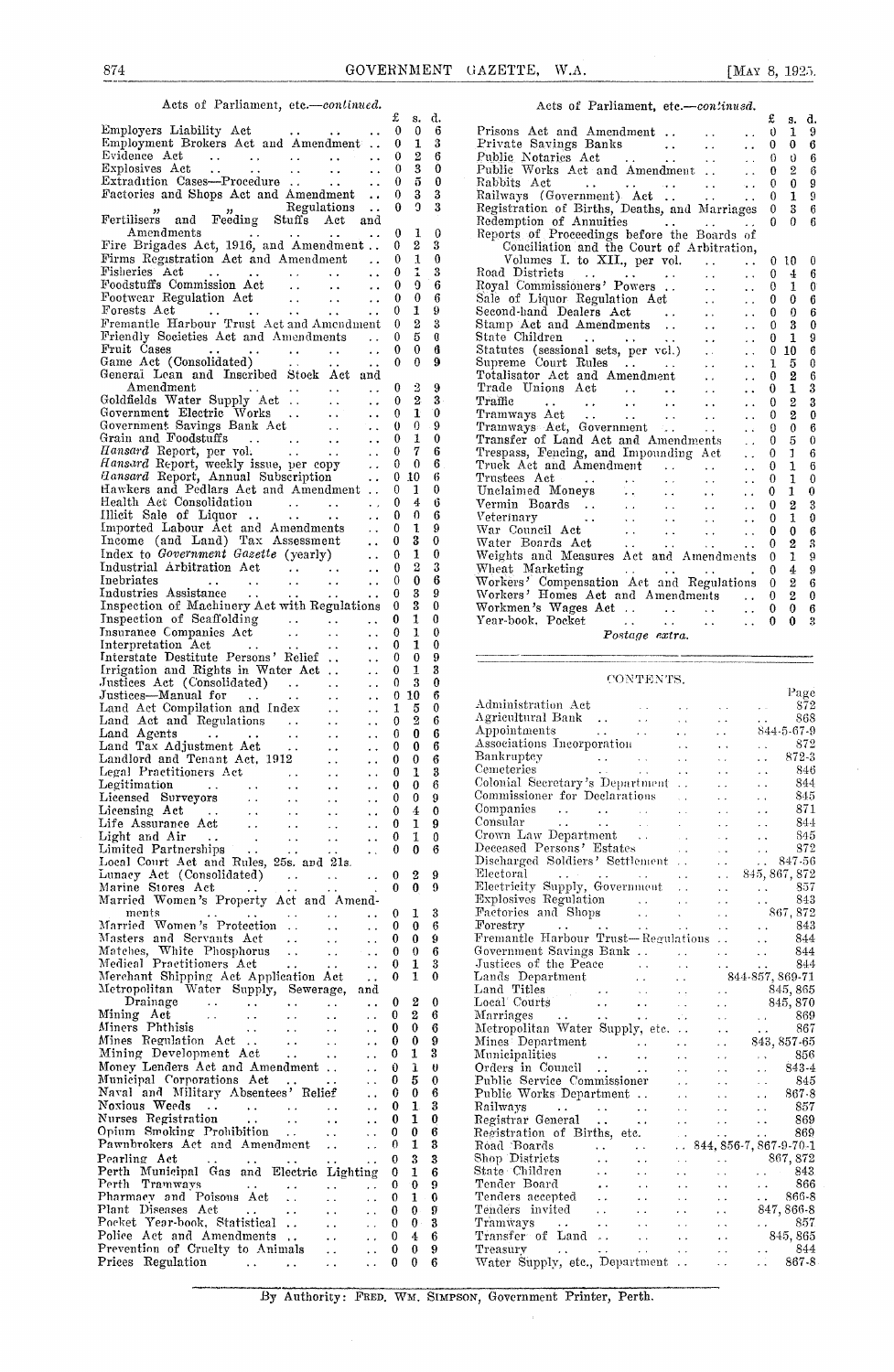

## Government Gazette

## PERTH, FRIDAY, 8 MAY 1925 No. 20

© STATE OF WESTERN AUSTRALIA

## **CONTENTS**

Administration Act Agricultural Bank Appointments Associations Incorporation Bankruptcy Cemeteries Colonial Secretary's Department Commissioners for Declarations Companies Consular Crown Law Department Deceased Persons' Estates Discharged Soldiers' Settlement Electoral Electricity Supply, Government Explosives Regulations Factories and Shops Forestry Fremantle Harbour Trust—Regulations Government Savings Bank Justices of the Peace Lands Department Land Titles Local Courts Marriages Metropolitan Water Supply, etc. Mines Department Municipalities Orders in Council Public Service Commissioner Public Works Department Railways Registrar General Registration of Births, etc. Road Boards Shop Districts State Children Tender Board Tenders accepted Tenders invited Tramways